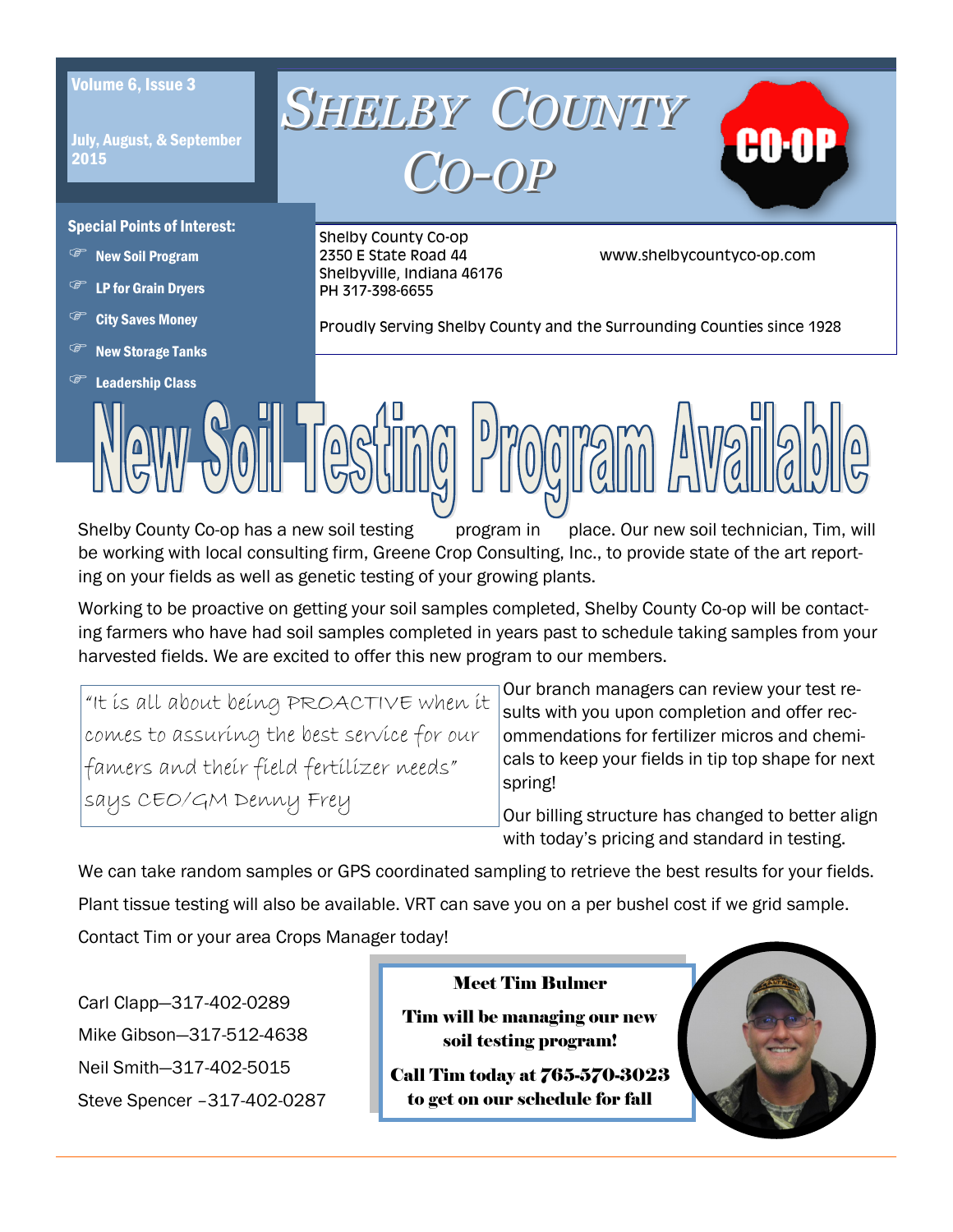

## *Propane for Dryer this Harvest*

 *Do you have your Summer Fill ordered? Call now and order. The price remains @ .89 per gallon, but currently rack prices are inching up due to drawing nearer to the dryer season and demand for final summer fill.*

 *A few facts this year about booking your grain dryer propane. Our booking price is @ 1.29, or 1.19 if you pay within 10 days after delivery. This is about .60¢ less than last season's price. WHY: Reports indicate our nation has 90 million barrels of propane in storage. The 5 year average for this time of year is 67 million barrels. Exports are increasing, but projected usage and export for 4th quarter 2015 and 1st quarter 2016 is about 78 million barrels. This could soften the pressure on our fall pricing. It's a tough decision on* 



*booking all the gallons needed or hedging a percentage short this year.*

*Call our experts at 317-398-5677 to discuss your options!*

The City of Shelbyville has been purchasing gasoline and diesel fuel through United Energy by using the CFN (Commercial Fuel Network) fuel cards for four years now. This is the first year the city has contracted a portion of the gallons they plan to use for the year.

The price of gasoline and diesel fuel are still down considerably compared to last year at this time. However, some experts analyst predict that as crude production weakens and consumption increases this summer in the U.S., the fuel prices will once again turn back to higher rates.

City officials locked-in over 1/2 of their total gallons of both gasoline and diesel fuel. Shelbyville City Street Commissioner, Jennifer Jones, says, "It's great to know for budget purposes that even if fuel prices get back up to \$4.00 per gallon later on this year, that we have much lower price locked-in".

At the locked-in rate the city could stand to save thousands of dollars in one year alone. Shelbyville Mayor, Tom DeBaun, was asked what he plans to do with those saved dollars and he replied "The money will most likely be re-directed to funding for use in streets and sidewalks".

Along with savings dollars, the CountryMark fuel being used in those city vehicles and equipment will show additional savings in engine wear and longevity of equipment.

Their United Energy card can be used at many local stations including Shelbyville's new QuickPix CountryMark station.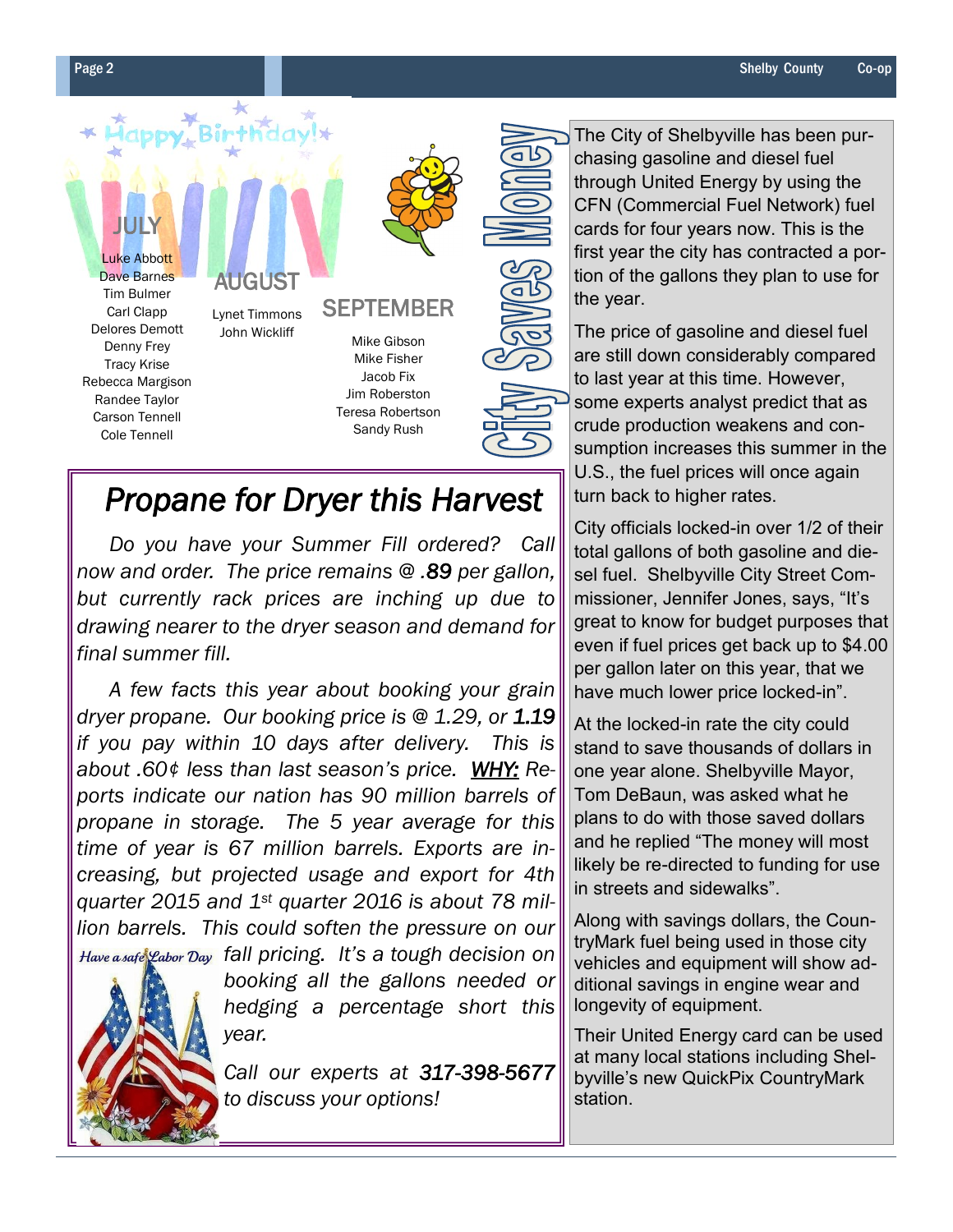*Managers of our crops department recently attended a presentation by Dr. Mike Boehlje, Distinguished Professor at Purdue University. He presented some interesting but yet concerning facts that we noted. Our Ag Economics has hit a bump in the road which could affect interest rates by an increase of an es-*

*timated 2.2% in next 3 years. World AG growth predicts to slow down but has been as much as a 10% increase per year. World production acres are up 9% from last year by about 174 million acres. United States' total production last year was 167 million. Last year's growth was larger than our total production. Largest growth in the world would be in South America, followed by Ukraine, then China, and lastly was the U.S. with the CRP acres back into production. U.S. farm incomes for 2016 are predicted to be down 30%. Early indications show 2017 to equal 2015 incomes. Producer's need to work toward reducing COST PER BUSHEL not PER ACRE. (Don't look at cheaper inputs, but at cost effective inputs) U.S. Land Values will be going down 15%* 

### *Crop Inputs for 2016*

*Even though the price of inputs are down just a little from last year due to grain prices, world AG production expects to cause some pressure on pricing yet this year.*

N. *Expecting some pressure from increasing crude prices and world demand. The demand nationally on UAN could cause a bit more pressure on UAN than its other sources of N.* 

*Your Co-op increasing our storage this year could offset some of that increase just a bit because of early product purchases.*

P. *Increased export doesn't cause much threat to price increase, due to the increased Moroccan production continues to serve the growth in South America.*

K. *World demand on potash does cause some concern on price increase this year. Canadian production down slightly and their export are increasing to South American.* 

28% *By adding an additional 900 tons of product storage in our 6 new liquid storage tanks, your Coop can take advantage of offseason pricing of 28% and liquid starters.* 

0000000000000000

*to 25% in next 3 years due to world production. New farm equipment sales will be down 40% in 3 years and dealers will struggle. Used equipment will be up 15%. Corn Ethanol usage in U.S. down and Sugar Cane Ethanol increasing.* 

*GENERAL OUTLOOK FOR AG will be trying for the next 3 years and have* 

# **Leadership Course Graduates Congrats Mike & Paul**

Mike Gibson, Rays Crossing Crops branch manager and Paul Hammersmith, LP Department Manager, recently completed a 2-year leadership & development training program. The program was designed & hosted by CountryMark to build skills and capabilities for energy professionals.

Training consisted of leadership, finance, talent management, price risk management, sales management & negotiation.

We congratulate Mike and Paul for their commitment in a better Co-op for our customers and employees!

For the 6th year, the Shelbyville Armory Family Readiness Group of the National Guard received over \$5,000 from sales & community donations on Friday, June 26th! Participating services stations included McCalip's Service Station just off the Pleasant View exit, Herdrich's QuickPix Country-Mark Station in Shelbyville, and United Energy Station at the corner of US 52 and State Road 9.